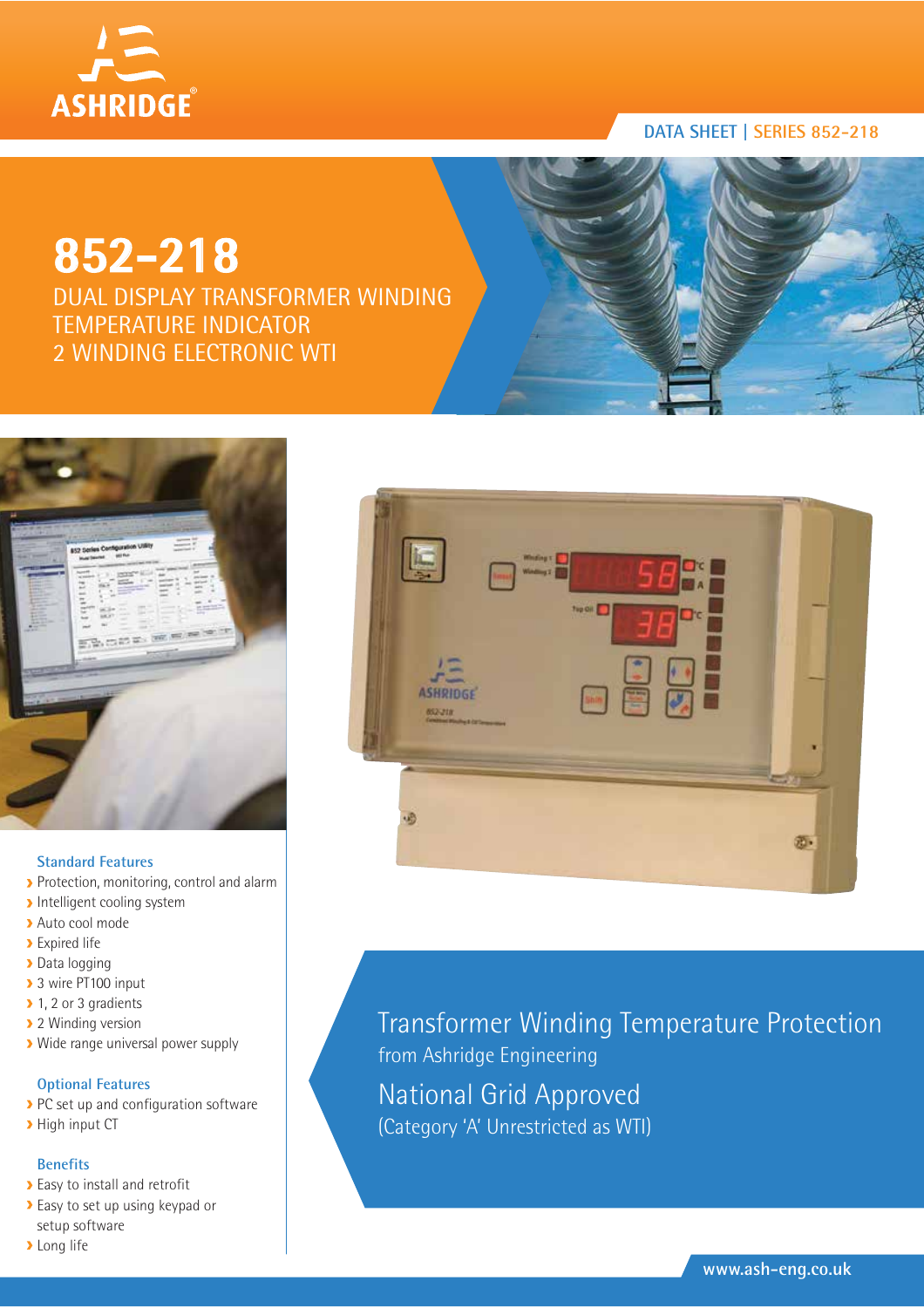### **DATA SHEET | SERIES 852-218**





**852-218**

The 852-218 winding temperature indicator is a high integrity protection, control and monitoring system for power transformers.The intelligent cooling control system ensures optimal asset life and protection for the transformer.

The WTI continuously calculates the 2 winding temperatures (otherwise known as the hot spot temperatures) in the transformer and displays the hottest winding. This is achieved by measuring the top oil temperature with a precision PT100 probe and the 3 winding currents using high isolation current transformer (CT) within the 852-218. These measurements are combined with Ashridge's algorithm based on the IEC354 standard to provide accurate winding temperatures.

#### **The 852-218 provides:**

- Multiple relay outputs for control, alarm and trip functions
- Output provided for Internal system watchdog alarm
- Output(s) provided for cooling system abnormalities or failures
- Precision, RMS electronics
- High level Isolation
- SCADA outputs of Modbus RTU and DNP 3.0 available to connect to your SCADA system
- IEC61850 ready
- User configurable analogue outputs
- Long life and proven reliability
- Easy set up and install with special relay check mode (Ramp mode)

#### **Data and Event Logging**

The 852-218 logs top oil and hot spot temperatures every 30 minutes, as well as peak temperatures, system entries and power cycling.

#### **Expired Life**

The 852-218 provides an indication of the expired life (loss of life) of the transformer in days.

#### **Software**

Ashridge's configuration software utility can be used to connect to any 852 Series WTI / OTI to read and edit parameter settings. The software also provides a "compare settings with template" facility, in addition to downloading the settings for incorporation into documentation or archiving.

# **Cooling System Control**

Ashridge have led the way in designing an innovative and intelligent cooling protection system for transformers. The 852-218 employs unique algorithms, developed by Ashridge, to monitor fans and pumps and warn of partial or full cooling system failures.

#### **The cooling system control is highly accurate and reliable and incorporates:**

- Autocool mode
	- Allows the system to be exercised at a specified time and day of week
	- Inhibits fans and pumps below a user defined temperature
- SCADA system interface for alarms and data
- Remote operation of fans and pumps
- Step mode the initiation of pumps for a set period, where a sudden change in load is detected

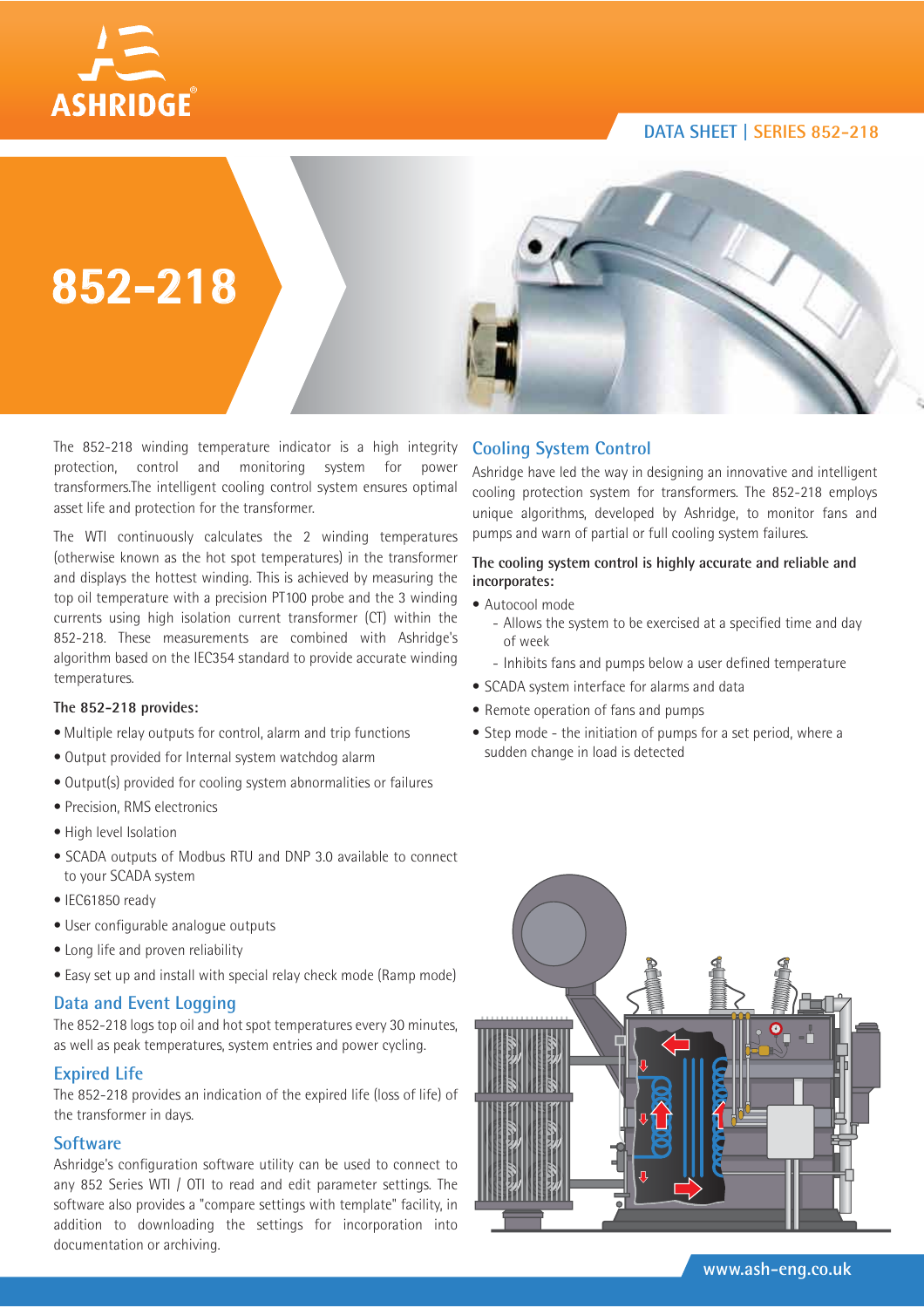

# **DATA SHEET | SERIES 852-218**

# **National Grid Approval**

(CATAGORY 'A' UNRESTRICTED AS WTI)



**Wall Mounted Version**

#### **Installation:**

The 852-218 has been designed for easy installation of new and also retrofit systems. The wide range switch mode power supply allows the 852-218 to be connected to a variety of input voltages automatically. Direct CT input connection reduces cabling requirements.

# **Setting Up:**

The 852-218 is easily configured using the 5 key keypad on the front panel, with defined passwords for access to each section, maintaining security of settings. Non-volatile memory ensures that data is not lost in the event of power failure.

Alternatively, Ashridge's PC set up and configuration software utility can be used to connect to any 852 Series WTI / OTI to read and edit parameter settings. The software also provides a "compare settings with template" facility, in addition to downloading the settings for incorporation into documentation or archiving.

An easy to use, on site, dynamic teach mode facility ensures the fan and pump feedbacks are accurately calibrated.

| <b><i><u>International</u></i></b><br>les of the<br><b>Fascing Clubs</b><br>b.<br><b>Come Pay</b><br><b>Wie Foresta livier for any</b><br>1011<br><b><i>SEASTERED MALE</i></b><br><b>Moderate Str.</b><br><b>HELLMAN</b><br>1.44<br>- 1<br>$\overline{\phantom{a}}$<br><b>Hard</b><br>$-10.4$<br>œ<br>$-1$<br><b><i><u>SECRET SERIES</u></i></b> | <b>Trend Chemical Mexical</b><br><b>UNIT</b><br>With lighted in<br>$-$<br><b>DEAT LAW</b><br>GENETA<br><br>www.<br><b>DISCUSSION</b><br><b>CONTRACTOR</b><br>.,<br>×<br><b>STATISTICS</b> |
|--------------------------------------------------------------------------------------------------------------------------------------------------------------------------------------------------------------------------------------------------------------------------------------------------------------------------------------------------|-------------------------------------------------------------------------------------------------------------------------------------------------------------------------------------------|
| <b>WORKS AND AIR</b><br>almost kinesi<br><b>Contract of the Second Seconds</b>                                                                                                                                                                                                                                                                   | <b>County Ford Art And Inc.</b><br>TOR - IP NUMBER OF STATE<br>backed that Section line Section little<br>A record bally replaced in a<br><b>Agent</b>                                    |



**www.ash-eng.co.uk**